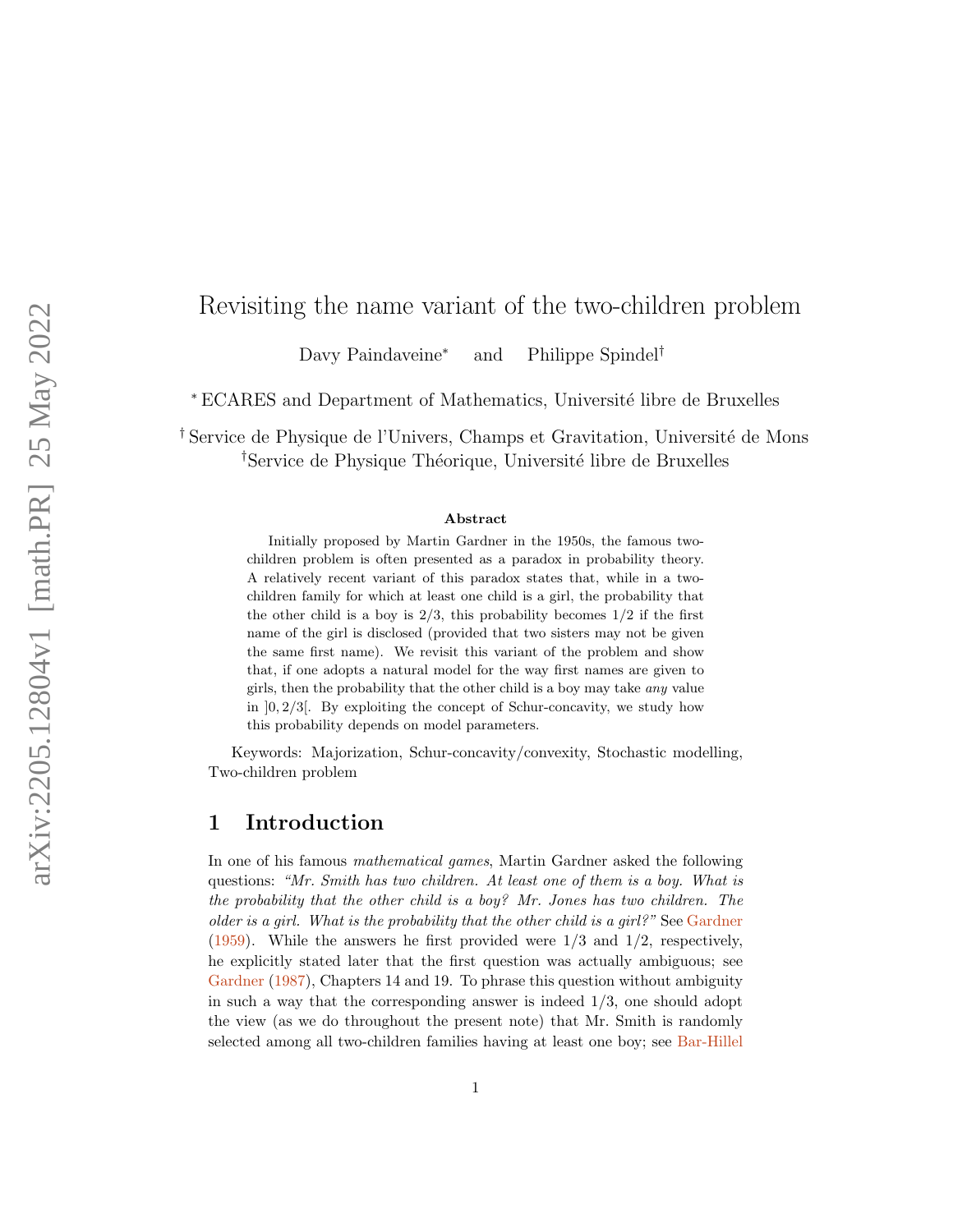[and Falk](#page-10-0) [\(1982\)](#page-10-0) or [Khovanova](#page-11-2) [\(2012\)](#page-11-2) for discussions on how the answer to this first question depends on the way one obtains the information that Mr. Smith has at least one boy.

The two-children problem, that is sometimes referred to as the boy-or-girl problem, gained much popularity twenty-five years ago when it was discussed by the well-known columnist Marilyn vos Savant in Parade magazine [\(vos Savant,](#page-11-3) [1997\)](#page-11-3). It has since been discussed in several monographs [\(Mlodinow,](#page-11-4) [2008;](#page-11-4) [Chang,](#page-10-1) [2012\)](#page-10-1) and scientific papers (among which [D'Agostini,](#page-10-2) [2010;](#page-10-2) [Lynch,](#page-11-5) [2011;](#page-11-5) [Pollak,](#page-11-6) [2013,](#page-11-6) and the aforementioned ones).

Two variants of the two-children problem are famous. The first one asks: for a two-children family having at least a girl who is born on a Tuesday, what is the probability that the other child is a boy? See [Lynch](#page-11-5)  $(2011)$ , [Falk](#page-10-3)  $(2011)$ , [Taylor and Stacey](#page-11-7) [\(2014\)](#page-11-7), [Zaskis and Wijeratne](#page-11-8) [\(2015\)](#page-11-8). If the probability that a girl is born on a Tuesday is  $r$ , then this probability can be shown to be equal  $2/(4-r)$ , which ranges from  $1/2$  (for  $r = 0$ ) to  $2/3$  (for  $r = 1$ ); for  $r = 1/7$ , the probability that the other child is a boy is thus  $14/27$ . This still assumes that the two-children family considered here is randomly selected from all twochildren families meeting this particular property; when removing the ambiguity above in another way, different probabilities are obtained in this variant, too; see [Khovanova](#page-11-2) [\(2012\)](#page-11-2).

The second variant rather asks: for a two-children family having at least a girl whose name<sup>[1](#page-1-0)</sup> is Florida, what is the probability that the other child is a boy? See, e.g., [Mlodinow](#page-11-4) [\(2008\)](#page-11-4) or [Marks and Smith](#page-11-9) [\(2011\)](#page-11-9). If two sisters may be given the same name, then this variant is strictly equivalent to the previous one, so that the probability that the other child is a boy is  $2/(4-r)$ , where r is the probability that a girl is given the name Florida. To make the second variant of interest, one therefore needs to assume that two sisters may not be given the same name, in which case the probability that the other child is a boy is  $1/2$ , irrespective of  $r$ ; see [D'Agostini](#page-10-2) [\(2010\)](#page-10-2).

In this note, we revisit this second variant. In Section [2,](#page-2-0) we describe two models that can be considered to answer the question of interest. The first one, Model A, is the traditional one, for which both genders are equally likely for the other child—we carefully state the corresponding assumptions. Then, we introduce an original model, Model B, that specifies the way girl names are picked by parents. In Section [3,](#page-4-0) we compute in each model the probability that the other child is a boy. While both genders are indeed equally likely in Model A, this probability in Model B may assume any value in  $[0, 2/3]$  depending on popularities of girl names. In this second model, this probability is actually a Schur-concave function of name popularities, which allows us to study how this probability depends on model parameters. In Section [4,](#page-7-0) we provide some final comments. Finally, an appendix collects technical proofs.

<span id="page-1-0"></span><sup>&</sup>lt;sup>1</sup>In the rest of the paper, "name" will throughout stand for "first name".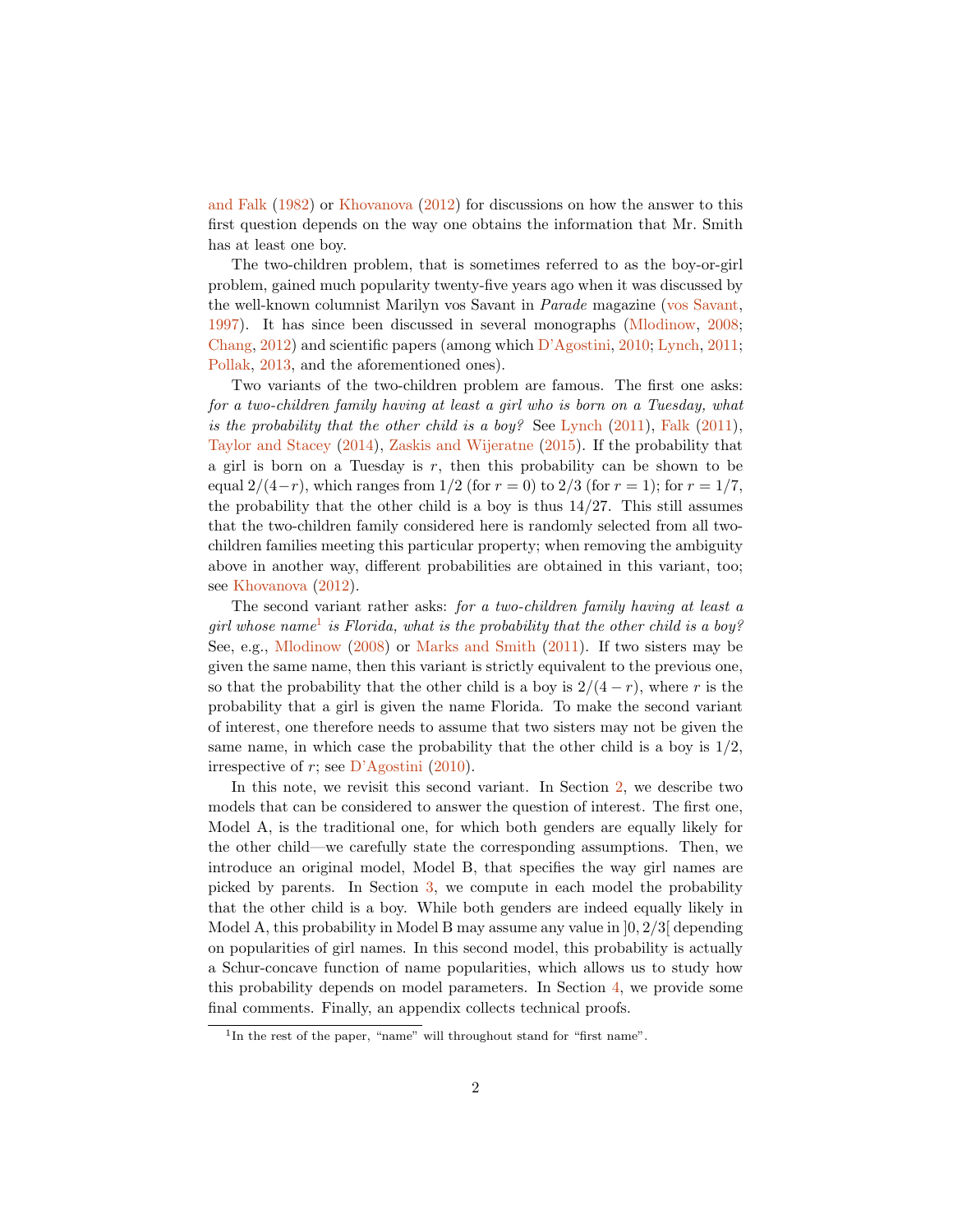# <span id="page-2-0"></span>2 Two models

We consider two probabilistic models, labelled Model A and Model B below, for the gender and name of each child in a two-children family (in line with the question raised in the second variant of the two-children problem, we will actually consider names for girls only). We start by describing assumptions that are common to both models. Regarding gender, we adopt the following assumption.

<span id="page-2-2"></span>**Assumption 1** (Models A–B). (i) Any born child is a boy (b) with probability  $1/2$  and a girl (g) with probability  $1/2$ , irrespective, thus, of whether or not he/she is the elder child  $(E)$  or the younger one  $(Y)$ . (ii) Genders of both children are independent.

With obvious notation, we thus have  $P[Eb] = P[Eg] = P[Yb] = P[Yg] =$ 1/2, hence, e.g.,  $P[Eb \cap Yb] = 1/4$ . Now, we turn to assumptions involving names. We let  $r_1 := P[Eg_1|Eg]$ , where  $Eg_1$  is the event that the elder child is a girl named  $n_1$ . This event has thus probability  $P[Eg_1] = P[Eg_1|Eg]P[Eg]$  $r_1/2$ , which yields  $P[Eg \setminus Eg_1] = 1 - P[Eb] - P[Eg_1] = (1 - r_1)/2$ . The assumptions common to both models and related to names are then as follows.

<span id="page-2-1"></span>**Assumption 2** (Models A–B). (i) Two sisters may not be given the same name:  $P[Eg_1 \cap Yg_1] = 0$ . (ii) The name given to an elder girl and gender of the second child are independent:  $P[Yb|Eg_1] = P[Yb|Eg] (= 1/2)$ . (iii) A girl having an elder brother is given name  $n_1$  with the same probability as an elder girl child:  $P[Y g_1 | (Y g \cap Eb)]=P[E g_1 | Eg] (=r_1).$ 

Assumption [2\(](#page-2-1)ii) yields  $P[Eg_1 \cap Yb] = P[Yb|Eg_1]P[Eg_1] = r_1/4$ , which implies both  $P[(Eg \ Bg_1) \cap Yb] = P[Yb] - P[Eb \cap Yb] - P[Eg_1 \cap Yb] = (1$  $r_1/4$  and  $P[Eg_1 \cap (Yg \setminus Yg_1)] = P[Eg_1] - P[Eg_1 \cap Yb] = r_1/4$ . Moreover, Assumption [2\(](#page-2-1)iii) provides  $P[Eb \cap Yg_1] = P[Yg_1 | (Yg \cap Eb)]P[Yg \cap Eb] = r_1/4$ , which yields  $P[Eb \cap (Yg \setminus Yg_1)] = P[Eb] - P[Eb \cap Yb] - P[Eb \cap Yg_1] = (1$  $r_1$ /4. Summing up, Assumptions [1–](#page-2-2)[2](#page-2-1) lead to the probabilities given in Table [1.](#page-3-0) Clearly, one needs an extra assumption to determine the missing probabilities in this table, and this is where both models will differ. The usual model relies on the following, often tacit, assumption.

**Assumption 3** (Model A).  $P[Y g_1 | Y g] = P[E g_1 | E g] (= r_1)$ , or equivalently  $P[Y g_1] = P[E g_1] (= r_1/2).$ 

From a statistical point of view, this modelling assumption essentially translates the expectation that, within two-children families, there should be roughly as many girls baring the name  $n_1$  among the younger girl children as among elder girl ones. Under this assumption,  $p_2^A = P[Y g_1] = P[E g_1] = r_1/2$ , which sequentially allows us to obtain  $p_{32}^A = r_1/4$ ,  $p_{33}^A = (1 - 2r_1)/4$  and  $p_{\cdot3}^A = (1 - r_1)/2$ .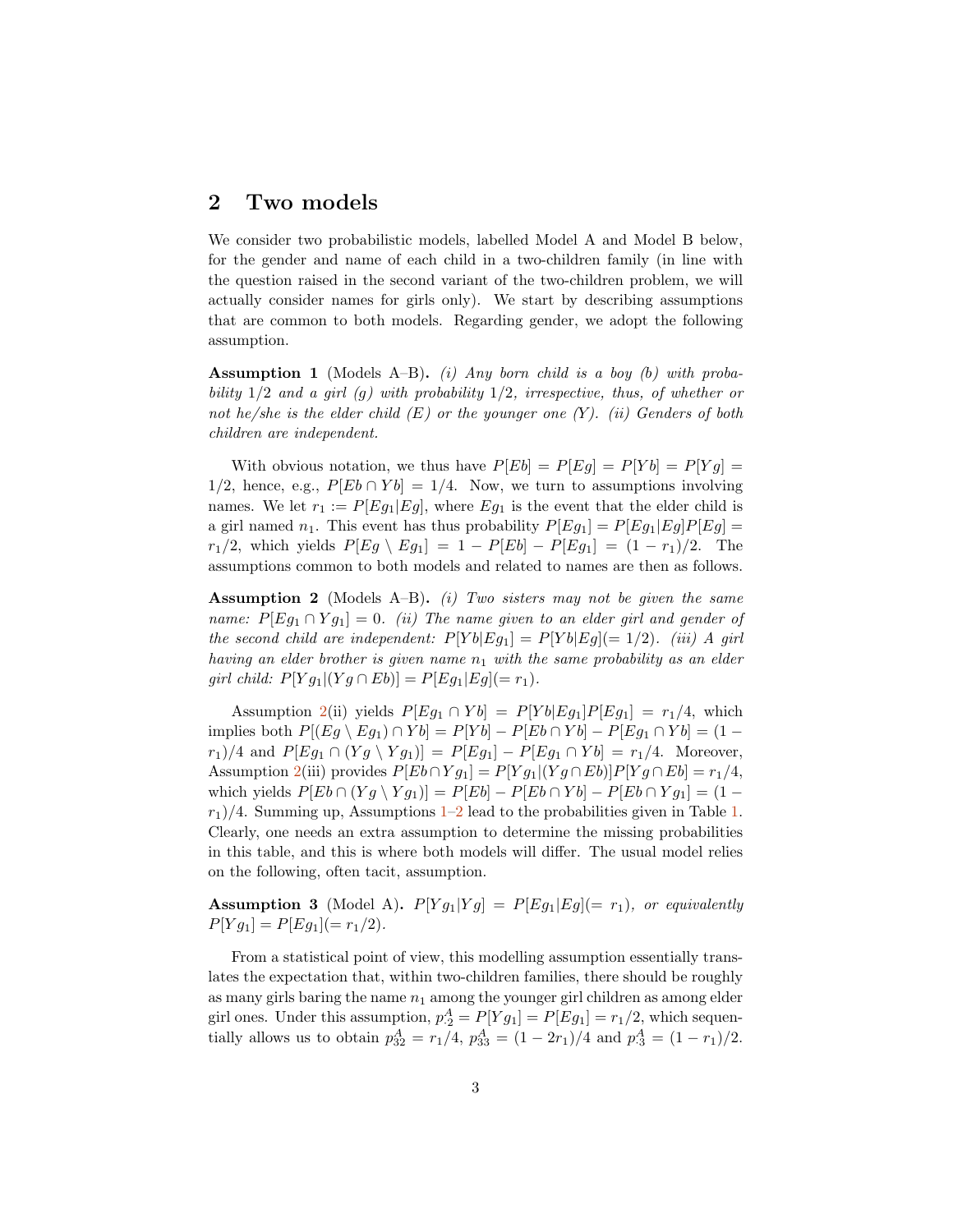|                     | Υh            | $Yg_1$        | $Yg \setminus Yg_1$ |             |
|---------------------|---------------|---------------|---------------------|-------------|
| Eb                  | 1/4           | $r_1/4$       | $(1 - r_1)/4$       | 1/2         |
| $Eg_1$              | $r_1/4$       |               | $r_1/4$             | $r_1/2$     |
| $Eg \setminus Eg_1$ | $(1 - r_1)/4$ | $p_{32}$      | $p_{33}$            | $(1-r_1)/2$ |
|                     |               | $p_{\cdot 2}$ | $p_{.3}$            |             |

<span id="page-3-0"></span>Table 1: Probabilities obtained from Assumptions [1–](#page-2-2)[2.](#page-2-1)

Note that this imposes that  $r_1 \leq 1/2$ , a restriction we will not have in the alternative model we now describe.

Unlike the model above, Model B does not rely on a statistical view but rather provides a probabilistic scheme describing how girl names are picked by parents according to popularity. Assume that there are K names,  $n_1, \ldots, n_K$ say, with respective popularity  $r_1, \ldots, r_K$ , where the  $r_k$ 's are positive numbers that sum up to one. If the elder child is a girl, then it will be accordingly given name  $n_k$  with probability  $r_k$ . If the first child is a boy and the second one is a girl, then the  $K$  names are available for this girl, which will similarly be given name  $n_k$  with probability  $r_k$ . However, if the first child is a girl, named  $n_k$  say, then in case a second girl is born, this name is not available anymore (Assumption  $2(i)$  $2(i)$ ), and parents will then naturally give this girl a name according to the rescaled probabilities associated with  $r_1, \ldots, r_{k-1}, r_{k+1}, \ldots, r_K$ . This is formalized in the following assumption.

**Assumption 3** (Model B). Girl names available are  $n_1, \ldots, n_K$ . The first girl born in a family (if any) is given name  $n_k$  with probability  $r_k$ ; here,  $r_k \geq 0$  for any  $k = 1, ..., K$  and  $\sum_{k=1}^{K} r_k = 1$ . If the elder girl was given name  $n_k$ , then the possible second girl is given name  $n_{\ell}$ , with probability  $r_{\ell}(1 - \delta_{k\ell})/(1 - r_k)$ , where  $\delta_{k\ell}$  takes value one if  $k = \ell$  and value zero otherwise:  $P[Y g_\ell | (E g_k \cap Y g)] =$  $r_{\ell}(1 - \delta_{k\ell})/(1 - r_k), k, \ell = 1, ..., K$ , where Eg<sub>k</sub> (resp., Y g<sub>k</sub>) denotes the event that the elder (resp., younger) child is a girl named  $n_k$ .

In this model where K names are available, note that Assumption  $2(ii)$  $2(ii)$ implies that  $P[Yb|Eg_k] = P[Yb|Eg] (= 1/2)$  for any  $k = 1, ..., K$ . Consequently, Model B yields

 $\mathbf{r}$ 

$$
p_{32}^{B} = \sum_{k=2}^{K} P[Eg_k \cap Yg_1]
$$
  
= 
$$
\sum_{k=2}^{K} P[Yg_1 | (Eg_k \cap Yg)] P[Yg|Eg_k] P[Eg_k] = \frac{1}{4} \sum_{k=2}^{K} \frac{r_1 r_k}{1 - r_k},
$$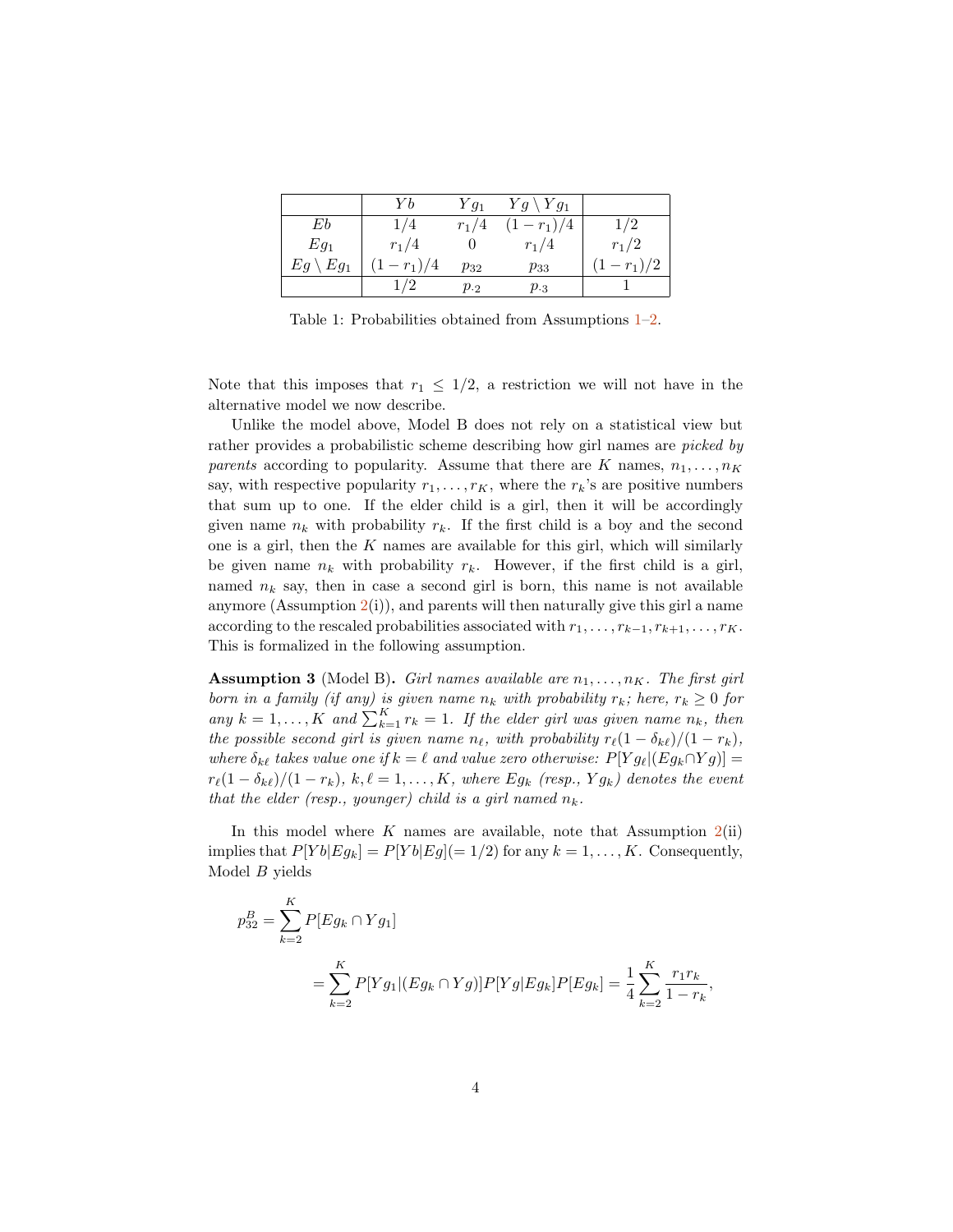hence

$$
p_2^B = \frac{r_1}{4} + p_{32}^B = \frac{r_1}{4} \left( 1 + \sum_{k=2}^K \frac{r_k}{1 - r_k} \right).
$$

Of course, one then has  $p_{33}^B = (1 - r_1)/4 - p_{32}^B$  and  $p_{\cdot3}^B = (1/2) - p_{\cdot2}^B$ , but these values will not be needed for our purposes. Note that, in contrast with Model A,  $r_1$  may here assume any value in  $]0,1[$ .

## <span id="page-4-0"></span>3 Results

In any model satisfying Assumptions  $1-2$ , the probability that a family has a boy given that it has a girl named  $n_1$  is

$$
P[Eb \cup Yb | Eg_1 \cup Yg_1] = \frac{P[(Eb \cup Yb) \cap (Eg_1 \cup Yg_1)]}{P[Eg_1 \cup Yg_1]} = \frac{(r_1/4) + (r_1/4)}{(r_1/2) + p_2};
$$

see Table [1.](#page-3-0) In Model A, we have  $p_{\cdot 2} = p_{\cdot 2}^A = r_1/2$ , which yields

**Theorem 1** (Model A). The probability that a family has a boy given that it has a girl named  $n_1$  is  $P[Eb \cup Yb | Eg_1 \cup Yg_1] = 1/2$ , irrespective of the value of  $r_1$ .

This is the usual result that, if a family has a girl named  $n_1$  (and if two sisters may not be given the same name), then both genders are equally likely for the other child. We now turn to Model B, for which the situation is very much different. Up to renumbering the names  $n_2, \ldots, n_K$ , we may of course assume that  $r_2 \geq r_3 \geq \ldots \geq r_K$  (note that this does not impose anything on  $r_1$ ). The model is thus indexed by  $\mathcal{R}_K = \{r = (r_1, r_2, \ldots, r_K) \in ]0,1[$ :  $\sum_{k=1}^{K} r_k = 1, r_2 \ge r_3 \ge \ldots \ge r_K$ . For any  $r \in \mathcal{R}_K$ , the probability that a family has a boy given that it has a girl named  $n_1$  is then

<span id="page-4-1"></span>
$$
P[Eb \cup Yb | Eg_1 \cup Yg_1] = \frac{(r_1/4) + (r_1/4)}{(r_1/2) + p_2^B} = \frac{2}{3 + \sum_{k=2}^K \frac{r_k}{1 - r_k}}.
$$
 (1)

As  $r \to (0, 1, 0, \ldots, 0)$ , this probability converges to zero. Since  $r_k > 0$  for any k, it trivially holds that this probability is strictly smaller than 2/3, an upper bound that is obtained as  $r \to (1, 0, \ldots, 0)$ . From continuity, the probability in [\(1\)](#page-4-1) can take any value in the interval  $]0, \frac{2}{3} [$ . We therefore proved the following result.

<span id="page-4-2"></span>**Theorem 2** (Model B). Fix an integer  $K \geq 2$ . Then, for any  $r \in \mathcal{R}_K$ , the probability that the family has a boy given that it has a girl named  $n_1$  is

$$
p(r) = \frac{2}{3 + \sum_{k=2}^{K} \frac{r_k}{1 - r_k}}.
$$

Moreover,  $p(\mathcal{R}_K)$ , the image of  $\mathcal{R}_K$  under the mapping p, is  $]0, \frac{2}{3}$ .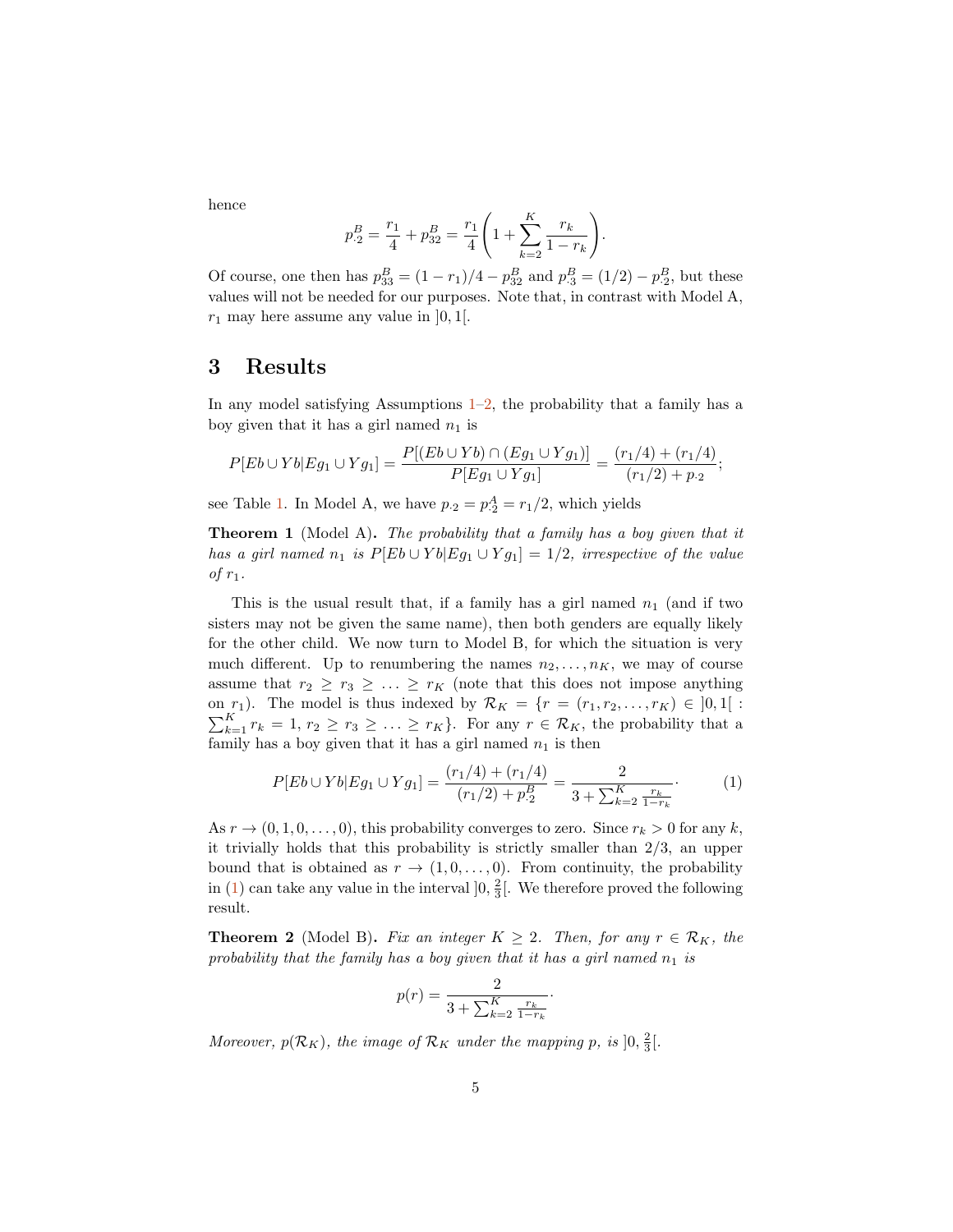

Figure 1: Plots of  $p(r)$ , with  $r = (r_1,(1-r_1)/(K-1),\ldots,(1-r_1)/(K-1))$ , as a function of  $r_1$ , for  $K = 2, 3$  and 10. The wiggly curves are obtained from Monte Carlo simulations, based on 10, 000 replications, performed for any combination of  $r_1 \in \{.01, .02, \ldots, .99\}$  and  $K \in \{2, 3, 10\}.$ 

For any  $K \geq 2$ , the uniform configuration  $r = (1/K, \ldots, 1/K)$  provides the case  $p(r) = 1/2$  where both genders are equally likely for the other child. Fig-ure [3](#page-4-2) plots  $p(r)$  as a function of  $r_1$  for various values of K in the framework where the names  $n_2, \ldots, n_K$  are equally likely (the figure also provides Monte Carlo simulation results that clearly support our expression of  $p(r)$  in Theo-rem [2\)](#page-4-2). It will be of interest to determine for which values of  $r_1$  there exists a corresponding configuration  $r = (r_1, \ldots, r_K)$  providing  $p(r) = 1/2$ . For this purpose, a crucial step is to characterize, for each fixed  $K \geq 2$  and  $r_1 \in ]0,1[$ , the values of  $p(r)$  that can be achieved. This is precisely what is done in the following result, whose proof is based on the Schur-concavity (for any  $r_1$ ) of the mapping  $(r_2, \ldots, r_K) \mapsto p(r_1, r_2, \ldots, r_K)$ ; see the appendix for a proof.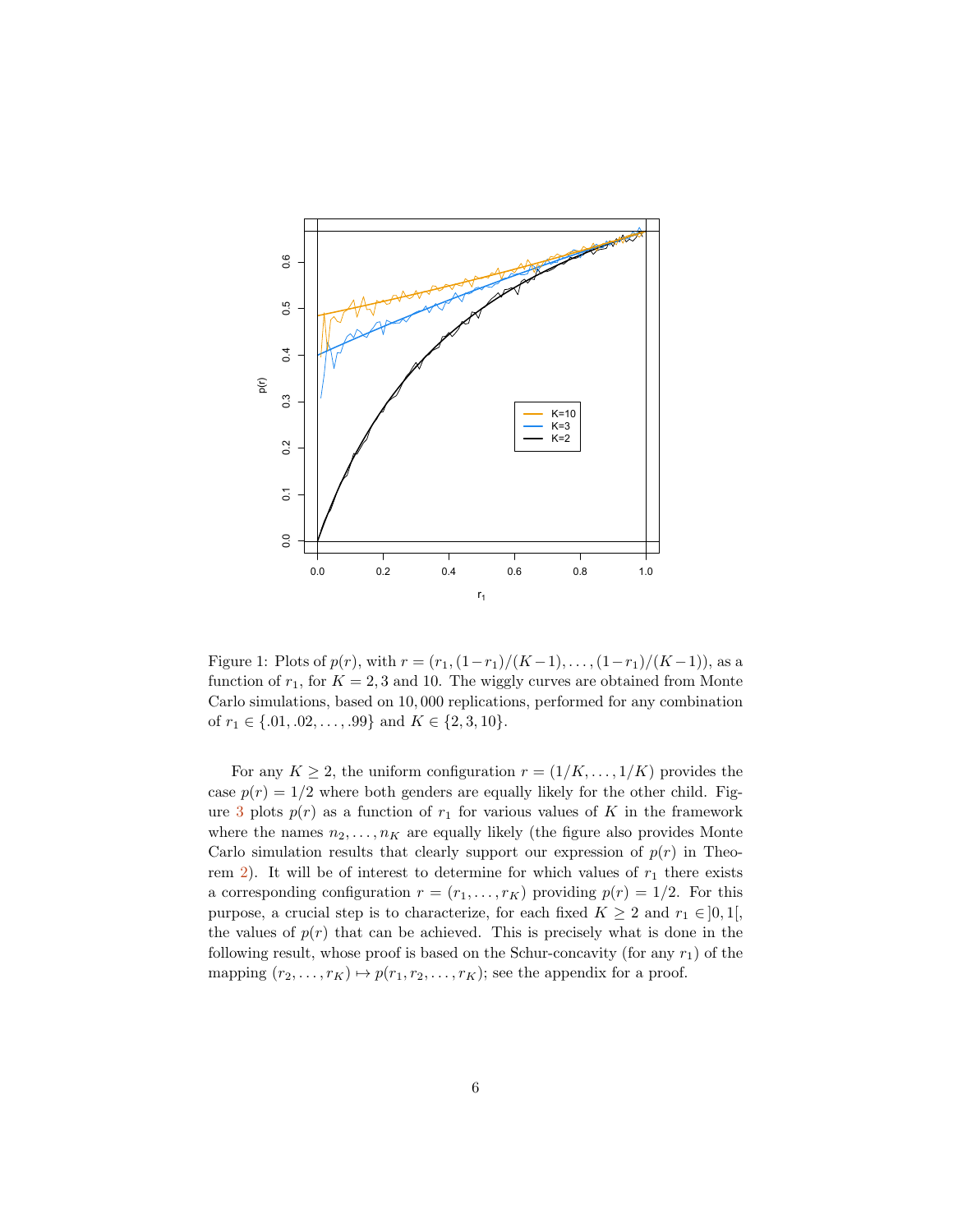<span id="page-6-1"></span>**Theorem 3** (Model B). Fix an integer  $K \geq 2$  and  $r_1 \in ]0,1[$ . Define  $\mathcal{R}_K(c) :=$  ${r \in \mathcal{R}_K : r_1 = c}$  the collection of values r for which  $r_1 = c$ . Then, for  $K = 2$ ,

$$
p(\mathcal{R}_K(r_1)) = \left\{\frac{2r_1}{2r_1+1}\right\},\
$$

whereas, for  $K > 2$ ,

<span id="page-6-0"></span>
$$
p(\mathcal{R}_K(r_1)) = \left[ \frac{2r_1}{2r_1 + 1}, \frac{2(K - 2 + r_1)}{4(K - 2 + r_1) + 1 - Kr_1} \right].
$$
 (2)

For  $K > 2$ , the lower bound is obtained as  $r \rightarrow (r_1, 1 - r_1, 0, \ldots, 0)$ , whereas the upper bound is achieved at  $r = (r_1,(1-r_1)/(K-1),\ldots,(1-r_1)/(K-1)).$ 

The graphical illustration in Figure [3](#page-4-2) shows that, unless  $K = 2$ , typical popularity values for the name  $n_1$  (say,  $r_1 \leq 5\%$ ) will provide a rather wide range for the probability  $p(r)$  that the other child is a boy, that is, for such K and  $r_1$ , this probability will much depend on the popularities of the remaining  $K - 1$ names. Note that the upper bound in [\(2\)](#page-6-0) reduces to  $2r_1/(2r_1+1)$  for  $K=2$ . As expected, for any  $r_1 \in ]0,1[$ , the (closure of the) feasible sets  $p(\mathcal{R}_K(r_1)),$  $K = 2, 3, \ldots$ , form a strictly increasing sequence with respect to inclusion, and

$$
\lim_{K \to \infty} p(\mathcal{R}_K(r_1)) = \left[ \frac{2r_1}{2r_1 + 1}, \frac{2}{4 - r_1} \right].
$$

Theorem [3](#page-6-1) also easily yields the following result.

<span id="page-6-2"></span>**Corollary 3.1** (Model B). Fix an integer  $K \geq 2$  and define  $S_K := \{r_1 \in ]0,1[$ :  $p(R_K(r_1)) \ni \frac{1}{2}$ , the collection of  $r_1$ -values for which some configuration  $r =$  $(r_1, \ldots, r_K)$  makes, in a family having a girl named  $n_1$ , both genders equally likely for the other child. Then,

$$
S_2 = \left\{ \frac{1}{2} \right\} \quad \text{and} \quad S_K = \left[ \frac{1}{K}, \frac{1}{2} \right[ \quad \text{for } K > 2.
$$

As mentioned above, for any  $K \geq 2$ , the uniform case  $r_1 = r_2 = \ldots = r_K (=$  $1/K$ ) provides  $p(r) = 1/2$ . For  $K = 2$ , this is the only case leading to equally likely genders for the second child. For  $K = 3$ , it is readily checked that the cases  $r = (r_1, r_2, r_3) \in \mathcal{R}_3$  providing  $p(r) = 1/2$  are described by

$$
r_2 = \frac{1 - r_1}{2} + \frac{\sqrt{(3r_1 + 1)^2 - 4}}{6}
$$
 and  $r_3 = \frac{1 - r_1}{2} - \frac{\sqrt{(3r_1 + 1)^2 - 4}}{6}$ ,

with  $r_1 \in \left[\frac{1}{3}, \frac{1}{2}\right]$  $r_1 \in \left[\frac{1}{3}, \frac{1}{2}\right]$  $r_1 \in \left[\frac{1}{3}, \frac{1}{2}\right]$ . Figure 3 offers a graphical representation. Note that the results are in line with Corollary [3.1.](#page-6-2)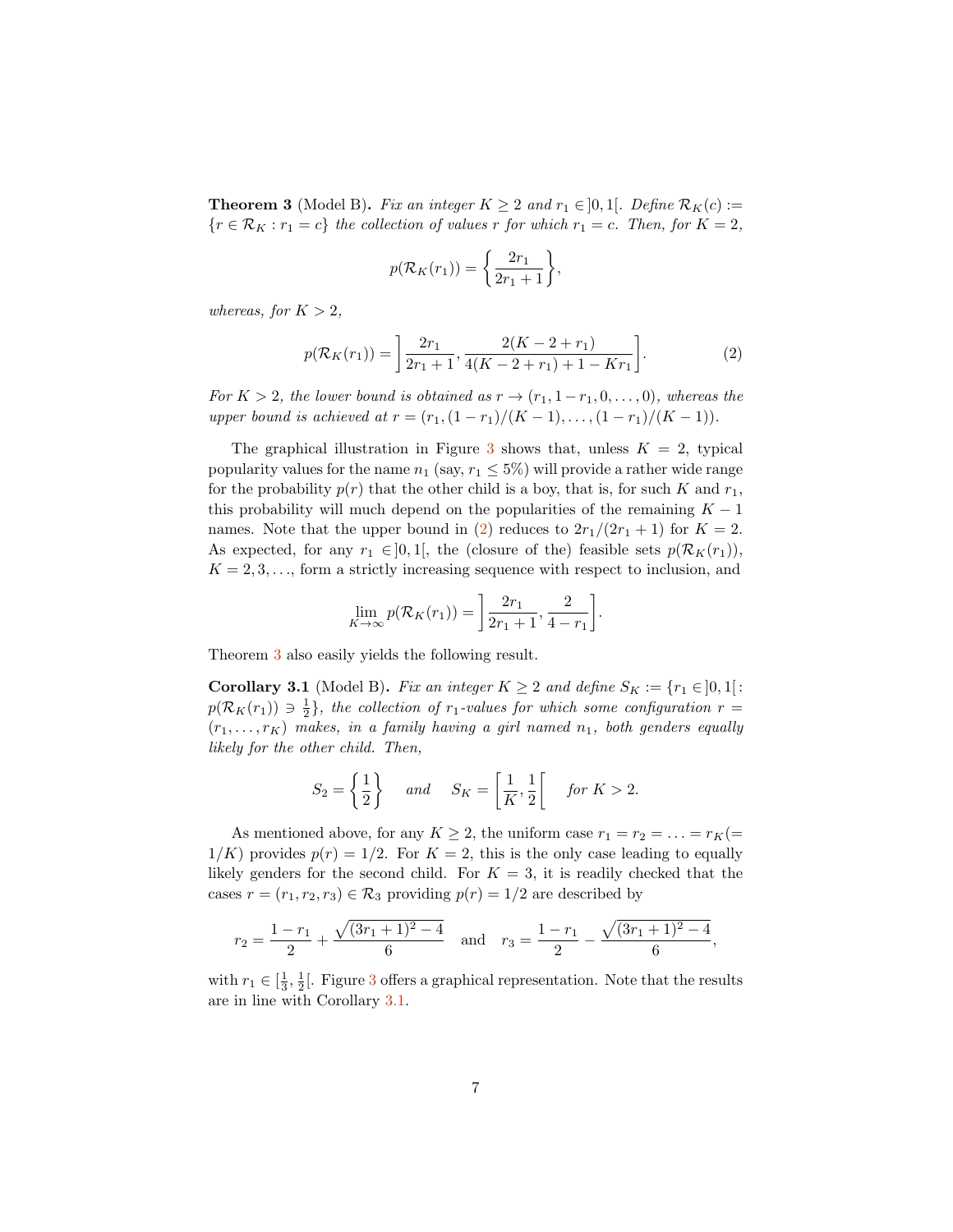

<span id="page-7-1"></span>Figure 2: This plots the (fixed- $r_1$ ) upper bound of  $p(r)$  in [\(2\)](#page-6-0) as a function of  $r_1$ for various values of  $K$ , as well as the corresponding lower bound (that does not depend on K). The shaded area thus emphasizes the feasible values of  $p(r)$ for  $K = 4$ . The dashed line segment corresponds to the set  $S_4$  in Corollary [3.1.](#page-6-2)

### <span id="page-7-0"></span>4 Final comments

This paper revisits the name variant of the two-children problem and shows that, if it is known that the family has a girl named Florida, say, then the probability that the other child is a boy may depend on the stochastic model that is adopted, even if one restricts to models that do not allow two sisters to have the same name. We show this by recalling that this probability is always 1/2 in the traditional model and by defining an alternative, natural, model in which this probability may assume any value in

$$
\left[\frac{2r_1}{2r_1+1}, \frac{2(K-2+r_1)}{4(K-2+r_1)+1-Kr_1}\right],
$$

where  $r_1$  is the popularity of the name *Florida* (more precisely,  $r_1$  is the probability that the first girl born in a family is given this name) and where  $K$  is the number of possible names (this assumes that  $K \geq 3$ ; for  $K = 2$ , this probability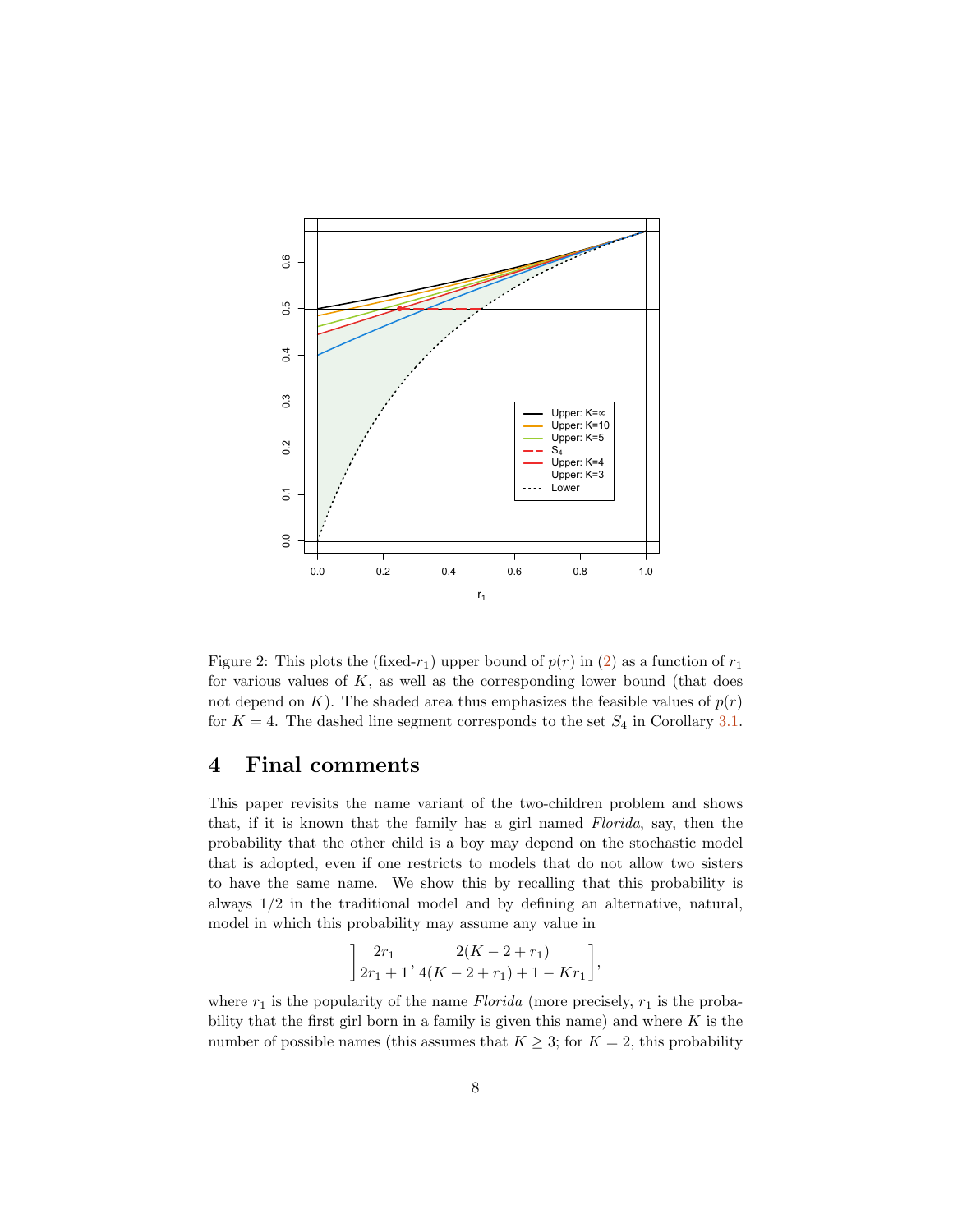

Figure 3: This plots  $r_2$  and  $r_3$  as functions of  $r_1$  for all triples  $r = (r_1, r_2, r_3) \in$  $\mathcal{R}_3$  providing  $p(r) = 1/2$  in the case  $K = 3$  (vertical and horizontal lines are plotted at 1/3 and 1/2). This confirms that  $S_3 := \{r_1 \in ]0,1[ : p(\mathcal{R}_3(r_1)) \ni \frac{1}{2}\}\$ is the interval  $[\frac{1}{3}, \frac{1}{2}]$ ; see Corollary [3.1.](#page-6-2) It is seen that any solution provides  $r_1 \in$  $[r_2, r_3]$ .

must be equal to  $2r_1/(2r_1+1)$ ). In this new model, the dependence of this probability on  $r_1$  clearly results from the heterogeneous way names are assigned to a first girl or a second one in a family.

It is of course natural to investigate whether or not the assumptions from Section [2](#page-2-0) are valid. For Assumption [1,](#page-2-2) this was discussed in [Carlton and Stans](#page-10-4)[field](#page-10-4) [\(2005\)](#page-10-4), where the authors conclude that neither Part (i) nor Part (ii) of this assumption actually holds in pratice: more precisely, births of boys are more frequent than births of girls, and independence of genders is violated; in line with this, the null hypothesis that the number of boys follows a binomial distribution with parameters 2 and p for some unspecified  $p \in [0, 1]$  is rejected at all usual significance levels (the p-value is below 10<sup>−</sup><sup>5</sup> ). While results of the present note can be trivially extended to asymmetric gender probabilities, it is unclear how to deal with violation of the independence assumption (to the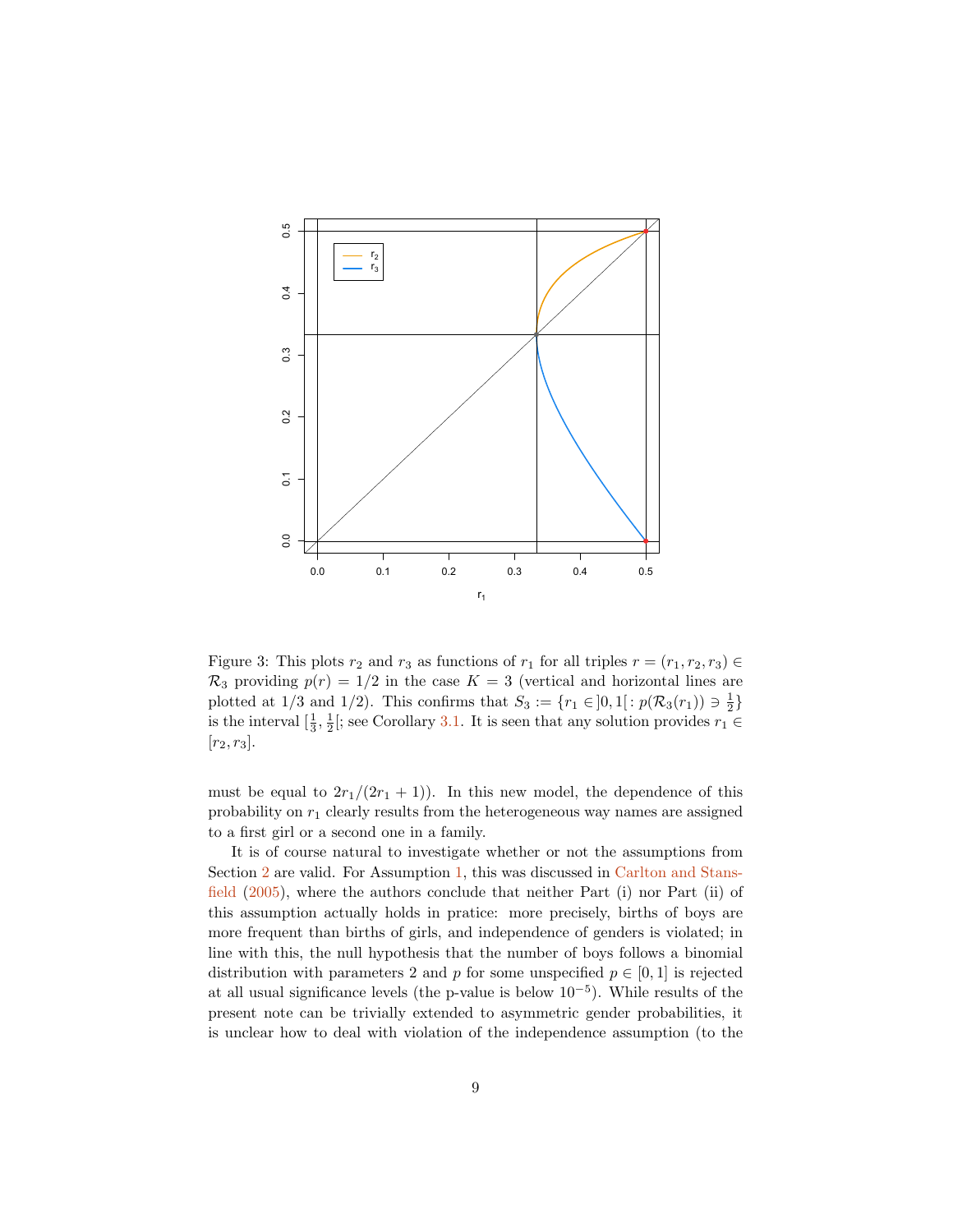best of the authors' knowledge, this issue actually has not been touched for the classical Model A). It would be of interest to test whether or not Assumption [2](#page-2-1) holds in practice, but this would of course require suitable data.

On an inferential point of view, it is natural to estimate the popularity parameters  $r_k$ ,  $k = 1, ..., K$ , by the observed frequencies of the various names among the collection of first girls born in two-children families (using the terminology adopted in the present note, first girls include elder girls as well as younger girls having an older brother). This may not be the optimal solution, as there might obviously be ways to exploit information among younger girls having an older sister, too. Yet, restricting to a subsample is a reasonable approach, and, as a matter of fact, it was also considered in [Carlton and Stansfield](#page-10-4) [\(2005\)](#page-10-4), where, after rejecting the null hypothesis that genders of both children are independent, the probability that a newborn is a boy is estimated by restricting to elder children.

# A Technical proofs

In this appendix, we prove Theorem [3](#page-6-1) and Corollary [3.1.](#page-6-2)

PROOF OF THEOREM [3.](#page-6-1) The result for  $K = 2$  trivially follows from Theorem [2.](#page-4-2) Fix then  $K > 2$  and  $r_1 \in [0,1]$ . Since the function  $x \mapsto g(x) = x/(1-x)$ is strictly convex over  $[0, 1]$ , Proposition C.1a in Page 92 from [Marshall et al.](#page-11-10) [\(2011\)](#page-11-10) yields that the function

$$
(r_2, \ldots, r_K) \mapsto \sum_{k=2}^K \frac{r_k}{1 - r_k}
$$

is strictly Schur-convex on  $]0,1[^{K-1}$ , so that

$$
(r_2,...,r_K) \mapsto p(r_1,r_2,...,r_K) = \frac{2}{3 + \sum_{k=2}^K \frac{r_k}{1 - r_k}}
$$

is strictly Schur-concave on  $]0,1[^{K-1}$ . For any  $r \in \mathcal{R}_K(r_1)$ , we have  $\sum_{k=2}^K r_k =$  $1 - r_1$ , hence also

$$
\left(\frac{1-r_1}{K-1},\ldots,\frac{1-r_1}{K-1}\right) \prec (r_2,\ldots,r_K) \prec (1-r_1,0,\ldots,0),
$$

where  $\prec$  refers to the usual majorization ordering; see, e.g., pages 8–9 in [Mar](#page-11-10)[shall et al.](#page-11-10) [\(2011\)](#page-11-10). The above Schur-concavity therefore implies that

$$
p(r_1, 1 - r_1, 0, ..., 0) \leq p(r) \leq p\left(r_1, \frac{1 - r_1}{K - 1}, ..., \frac{1 - r_1}{K - 1}\right)
$$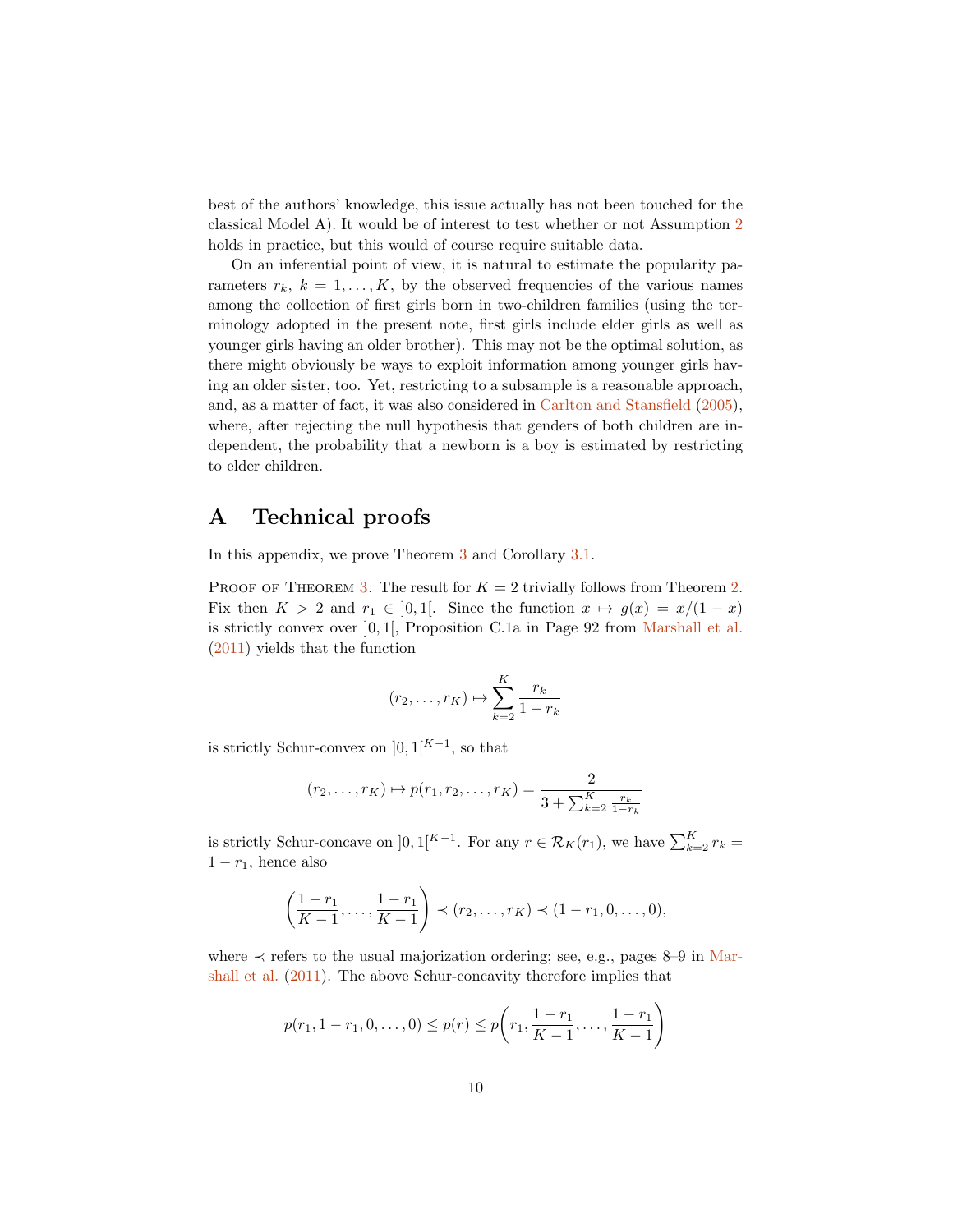for any  $r \in \mathcal{R}_K(r_1)$ . Since direct evaluation provides

$$
p(r_1, 1 - r_1, 0, \dots, 0) = \frac{2r_1}{2r_1 + 1}
$$

and

$$
p\left(r_1,\frac{1-r_1}{K-1},\ldots,\frac{1-r_1}{K-1}\right)=\frac{2(K-2+r_1)}{4(K-2+r_1)+1-Kr_1},
$$

the result follows from continuity of  $r \mapsto p(r)$ .

PROOF OF COROLLARY [3.1.](#page-6-2) The result trivially holds for  $K = 2$ , so we may restrict to  $K > 2$ . From Theorem [3,](#page-6-1) we have that  $r_1 \in S_K$  — i.e.,  $\frac{1}{2} \in p(\mathcal{R}_K(r_1))$ — if and only if

$$
\frac{2r_1}{2r_1+1} < \frac{1}{2} \quad \text{and} \quad \frac{1}{2} \le \frac{2(K-2+r_1)}{4(K-2+r_1)+1-Kr_1},
$$

that is, if and only if

$$
r_1 < \frac{1}{2} \quad \text{ and } \quad r_1 \ge \frac{1}{K},
$$

which establishes the result.  $\hfill \square$ 

#### Acknowledgements

This research is supported by the Program of Concerted Research Actions (ARC) of the Université libre de Bruxelles. This note results from exchanges following a talk of the Altaïr conference cycle in Brussels; the authors would like to thank the organisers.

### References

- <span id="page-10-0"></span>Bar-Hillel, M. and R. Falk (1982). Some teasers concerning conditional probabilities. Cognition 11, 109-122.
- <span id="page-10-4"></span>Carlton, M. and W. Stansfield (2005). Making babies by the flip of a coin? The American Statistician 59, 180–182.
- <span id="page-10-1"></span>Chang, M. (2012). Paradoxes in Scientific Inference. New York: Chapman and Hall/CRC.
- <span id="page-10-2"></span>D'Agostini, G. (2010). On the so called boy or girl paradox. arxiv:1001.0708v1.
- <span id="page-10-3"></span>Falk, R. (2011). When truisms clash: Coping with a counterintuitive problem concerning the notorious two-child family. Thinking  $\mathcal B$  Reasoning 17, 353-366.